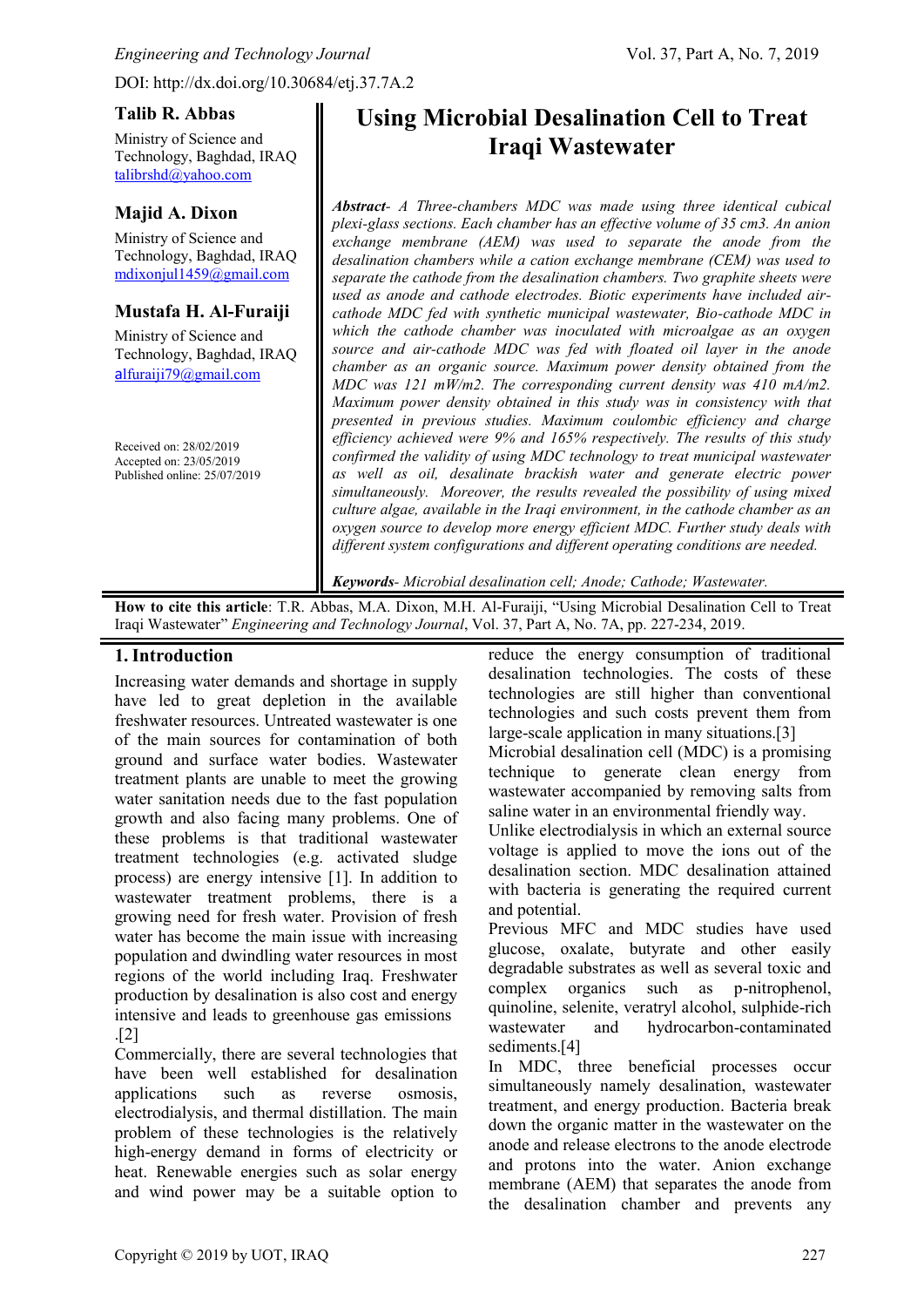positively charged ions including the produced protons from leaving the anode chamber leading to that the charge is balanced by anions (Cl<sup>-</sup>) that are moved from the desalination chamber to the anode chamber. On the other side, cation exchange membrane (CEM) separates the cathode from the desalination chamber with charge balanced by cations  $(Na^+)$  passing from the desalination chamber through the CEM into the cathode chamber. As a result of this process, water is desalinated in the middle chamber without any external energy source required. Moreover, electricity is produced and organic matters in wastewater are degraded by the anodic exoelectrogenic bacteria [3,5,6]

However, Kim and Logan (2011) have shown that MDC performance can be improved even with a non-buffered saline catholyte using an electrodialysis unit comprising 5 pairs of desalting and concentrating cells [7].

MDC with air cathode represents a better option with many advantages such as lower cost, higher reduction potential and beneficial in terms of environmental sustainability. However, air cathode MDC has slow reduction-oxidation kinetics in the ambient conditions in comparison to the other catholytes. In order to overcome this point, expensive catalytic materials like platinum are required to decrease the activation overpotential for oxygen reduction. In addition, energy is required to maintain the dissolved oxygen at a certain level .

To account for this issue, a biocathode can be used. A biocathode is an electrode which utilizes the microbial population presented on its surface or in the catholyte to catalyze the reduction reaction happening [3,8].

There are only a few studies concerning MDC in Iraq. In this paper, a lab scale air cathode MDC was used to investigate the applicability of this technology to treat synthetic municipal wastewater as well as oily wastewater and to desalinate brackish water whose salinity as high as 25000 mg/l, which simulates maximum possible Iraqi surface water salinity, especially in the marshland southern Iraq. The performance of MDC with photosynthetic microalgae as a biocatalyst in the biocathode was also investigated.

# **2. Materials and Methods**

#### *I. MDC configuration*

A Three-chamber MDC (Figure 1) was made using three identical cubical plexi-glass sections. Each section was with the outer side length of 5

cm and inner cross-section of 3 cm diameter. Each section was provided with two openings with 1 cm diameter each with plugs as shown in Figure 2. Anion exchange membrane (AMI7001S) and cation exchange membrane (CMI7000S) were purchased from Membranes International Inc. Both membranes were preconditioned for 24 h by immersing in 5% NaCl solution and washed with DI water before using, to allow for hydration and expansion of membrane according to the instruction of the manufacturer. Two graphite sheets were cut in a circular shape with about 3 cm diameter and used as cathode and anode electrodes. Then, the electrodes were immersed in DI water overnight before using to remove any excess deposits. The working volume of each of cathode, desalination, and anode chambers was about 35 cm3. The MDC was operated in three modes. First was aircathode MDC mode in which a small air pump was used for cathode aeration. The MDC in this mode was fed with synthetic municipal wastewater. The second was photosynthetic biocathode MDC mode in which the cathode chamber was filled with water containing mixed microalgae culture. The third was air-cathode MDC fed with synthetic oily wastewater mode.

## *II. Inoculation and wastewater characteristics*

At the beginning of the startup stage of biotic experiments, the anode chamber was filled with tap water seeded with flocculated activated sludge collected from the aeration tank of membrane bioreactor municipal wastewater treatment unit. The cathode chamber was filled with tap water. No buffer solution was used. The desalination chamber water contained 25000 mg/l of NaCl dissolved in distilled water. The MDC was operated under cyclic base fed-batch mode with municipal wastewater supplemented with 1200 mg/l sodium acetate, 200 mg/l urea and 40 mg/l K2HPO4 during the whole experiments period. Anolyte and catholyte solutions were replaced when the voltage begins to decrease from its steady-state value, forming a complete cycle of operation. The dissolved oxygen concentration in the cathode zone during operation with air-cathode mode was about 8 mg/l. MDCs were operated at ambient temperatures (20 – 35 °C). Experiments were continued over a period of two months.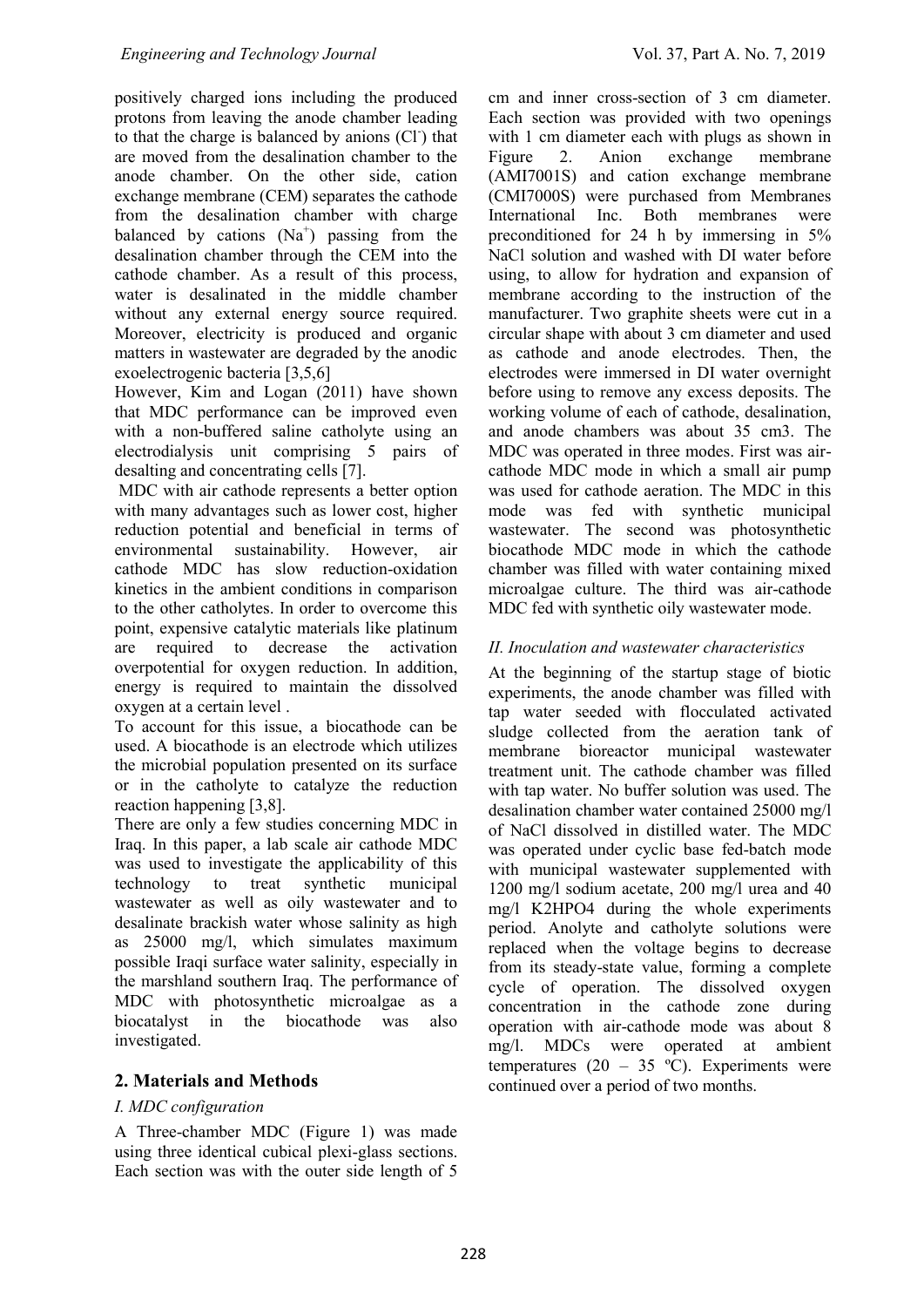

**Figure 1: Schematic diagram of the air-cathode MDC**

#### *III. Analytical Procedures*

The voltage (V) across the external resistance was measured using a digital multimeter. In order to get polarization curves, the external resistance was varied in the range of 10000 - 100  $\Omega$ . When the voltage output reached a steady value, current density and power density were calculated according to the projected anodic surface area. All examined variables such as COD concentration; pH, electrical conductivity and dissolved oxygen (DO) were measured using standard methods.

#### *IV. Theory*

Coulombic efficiency can be calculated based on the generated charge over all the operation period as follows [9]:

$$
CE = \frac{M \cdot \int_0^T I \cdot dt}{F \cdot b \cdot Va \cdot \Delta COD} 100\%
$$
 (1)

where M is oxygen molecular weight (32 g/mole), T is the period of batch mode operation (sec),  $\vec{F}$  is the Faraday's constant (96485) Coulombs/mol electron),  $b$  is mole of electrons gained from mole of COD oxidation (4 moles of electrons/mole of COD), ΔCOD is the change in COD concentration (g/l) during the period T, Va is the effective volume of the anode chamber.

Charge efficiency is the ratio between the theoretical charge transfers in terms of salt concentrations to the charge harvested and is given as [5]:

$$
C_h E = \frac{F \cdot \Delta C \cdot Vd}{\int_0^t I \cdot dt} \cdot 100\%
$$
 (2)

Where  $\Delta C$  is the change in the molar concentration of the salt solution in the desalination chamber; Vd is effective desalination volume.

Polarization curves were generated to evaluate the relationship between the voltage across the external resistance and current density during MDC operation. Polarization curves were obtained at different resistance (10000–10 Ω) to visualize the maximum power density and current density can be attained. At the point of maximum power density, the external resistance equals the internal resistance of the MDC. Normally, polarization curves can generally be divided into three zones: (i) starting from the OCV at zero current, there is an initial steep decrease of the voltage: in this zone the activation losses are dominant; (ii) the voltage then falls more slowly and the voltage drop is fairly linear with current: in this zone the ohmic losses are dominant; (iii) there is a rapid fall of the voltage at higher currents: in this zone the concentration losses (mass transport effects) are dominant [9,10].

#### **3. Results and Discussion**

#### *I. MDC with air-cathode mode*

To conduct the MDC experiments, synthetic wastewater was used to assure constant wastewater characteristics. The COD of the synthetic wastewater was about 1000 mg/l, about four times the COD of normal municipal wastewater. High influent COD wastewater was helped to increase the length of the operation cycle and enhanced MDC operation stability, letting the study to concentrate on desalination and power generation aspects of the MDC. During the first five days, no external electrical resistance was used leaving the anode and cathode electrical terminal at open circuit condition. The previous study regarding MFCs has shown that the biofilm formed on the anode at higher external resistance appeared uniform. Uniform morphology of biofilm facilitates electron generation and transfer [11].

After five days from the beginning of a startup, the electric resistance of 230 ohms was connected between the anode and cathode allowing the electrons to flow from the anode to the cathode. The open circuit voltage (Voc) was recorded when attaining steady state condition in each operating cycle. The development of a steady state during the whole experiment was shown in Figure 2. It was clear that there was a rapid increase in Voc during the first two days of operation and reaching a maximum value of 670 mV after five days. After the addition of the external resistance, the Voc began to decrease reaching a steady value of about 550 mV during the remaining period of the experiment. As it was expected, the pH at the anodes chamber was always higher than 7 while in the cathode chamber was lower than 7. The reduction in Voc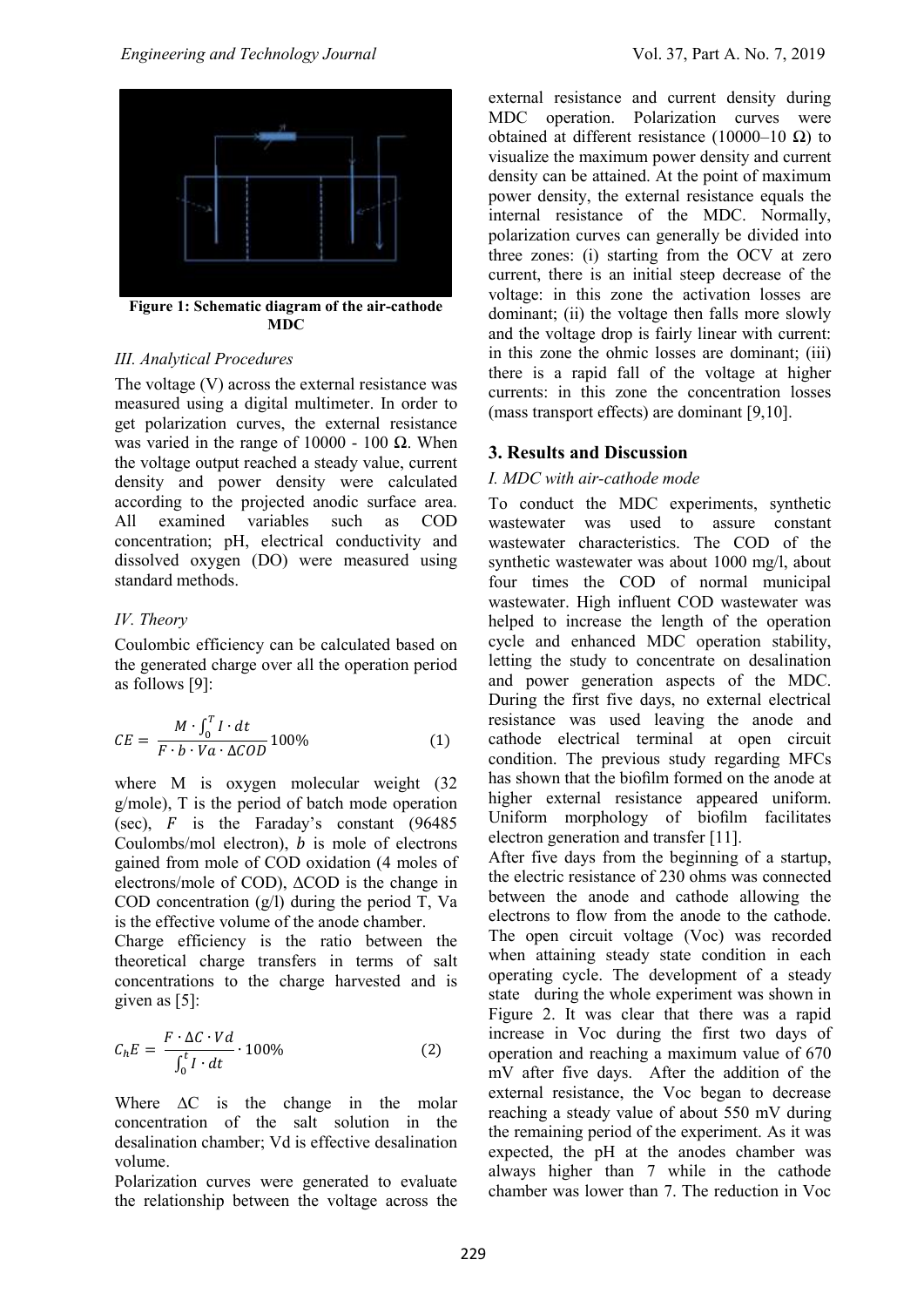might be attributed to changes happened to the anode biofilm characteristics. The biofilm might represent resistance to substrate diffusion from the bulk solution of the anode chamber to the inner part of the biofilm as well as a resistance to the H+ ion produced from substrate degradation by microorganisms to diffuse outward from the biofilm to the bulk solution. The value of the Voc across the MDC was in consistency with that presented by other studies [12,13]. The voltage across the external resistance was approximately constant at 60-63 mV (representing a current of about 0.26 mA) during the first 10 days, after that, it was contentiously decreasing to reach about 42 mV (representing 0.18 mA) at the end of the experiment after 32 days from the startup. Voltage reduction was associated with increasingly dark layer on the AEM side-facing anode. This reduction in voltage can be attributed to conductivity reduction in the desalination chamber with time as well as membranes fouling. Figure 3 shows the profile of conductivity of salty water in the desalination chamber with time. About 50% of conductivity reduction was happed during the first nine days of system operation. The rate of conductivity reduction (rate of desalination) was decreasing with time so that the water conductivity in the desalination chamber reached an approximately asymptotic value of about 5 mS/cm after 32 days of system operation. This performance is in consistency with the results presented in other studies [2,14]. It was clear that the MDC system is more suitable to desalinate brackish water with high salt<br>concentration than that with low salt concentration than that with low salt concentration.



**Figure 2: Open and closed circuit voltage of the aircathode MDC**



**Figure 3: Variation of water conductivity in the desalination chamber with time**

The organic matter removal in the anode chamber was monitored in terms of COD removal. On day 11 from the beginning of the experiment, the COD removal during 8 hr. period after feeding with synthetic wastewater was 165 mg/l. At the same duration, the voltage across the external resistance was 51 mV as shown in Figure 2 and the associated change in conductivity in the desalination chamber was 0.33 mS/cm.

The coulombic efficiency is one of the most important indices that were used to describe the MDC performance in terms of power generation. Coulombic efficiency is an index to the quantity of the electrons that were recovered from the substrate in the form of electric current. It was expressed as the ratio of the actual amount of electrons that was gained from the substrate as an electric current flowing in the external circuit to the theoretical amount of electrons which potentially can be delivered by the bacteria based on the COD removal or substrate removal. Coulombic efficiency equals 100% if there is no anaerobic COD removal in the anode chamber by non-electro-active bacteria such as methanogens bacteria .

Using equation 1, the coulombic efficiencies of the air-cathode MDC is about 9%. These values of coulombic efficiency are lower than that presented in other studies [13,15] and might be attributed to the difference in the system dimensions. However, low coulombic efficiency was likely due to the removal of organic matter using oxygen diffusing through the cathode and into the wastewater in the anode chamber, although the use alternate electron acceptors such as sulfate or CO2 was also possible [16].

Using equation 2 and making use of measured parameters given in the previous section the calculated charge efficiency is 165%. High charge transfer efficiency indicates that in addition to the produced electrical field, salinity gradient across the membranes was another reason for the migration of ions from desalination chamber to the anode and cathode chambers [5].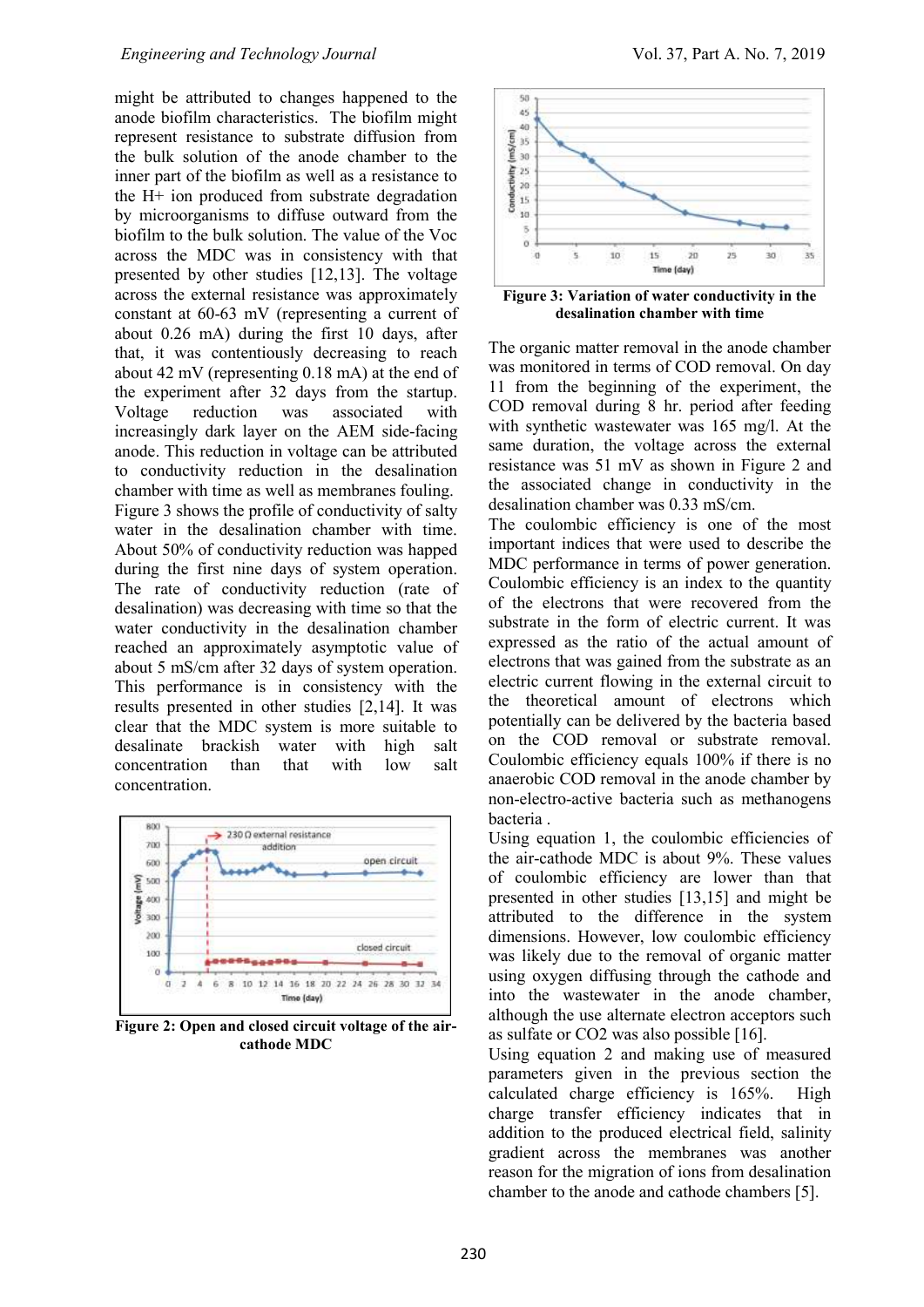It was clear from the polarization curves (Figures 4&5) that the maximum power density that can be obtained from MDC was 121 mW/m2. The corresponding current densities were 410 mA/m2. The maximum power density obtained in this study was in consistency with those presented in other studies [14,15]. The resistances at which the maximum power density attained was about 1000  $\Omega$  which should be equal to the internal resistance of the MDC as mentioned above.



**Figure 4: Voltage across external resistance versus current density for air-cathode MDC**



**Figure 5: Polarization curve for air-cathode MDC**

As mentioned above the voltage across the external resistance had reached maximum value on day 10 from the beginning of the MDC operation. After that, the voltage was contentiously decreasing to reach 42 mV after 32 days from the startup, associated with increasingly dark layer on the AEM side-facing anode. Fouling seems to be the dominant factor causing this voltage reduction. Figure 6 shows photos to the AEM anode side (Figure 6a) covered with a dark brown layer. Ping et al. (2013) and Ebrahimi et al. (2017) showed that such layer is caused mainly by microorganisms (bacteria and fungi) biofilm on the membrane surface [17, 18]. AEM desalination chamber side (Figure 6b) shows a slightly dark brown layer which might be due to microorganism on this side of the AEM membrane occur on diffused nutrient

from the anode chamber to the desalination chamber due to the concentration gradient. A very thin layer of inorganic salt scaling was appeared on the CEM desalination chamber side (Figure 6c) and to a less extent on the CEM side facing cathode (Figure 6d). More investigation is needed to quantify the biofouling and scaling effects on the performance of the MDC.



**Figure 6: Photographs of fouled ion exchange membranes (after 32 days of operation): (a) AEM facing anode; (b) AEM facing desalination chamber; (c) CEM facing desalination chamber and (d) CEM facing cathode.**

#### *II. MDC with photosynthetic microalgae biocathode mode*

Preliminary tests to the performance of photosynthetic microbial desalination cells (PMDCs) were done in this work. The MDC was supported by a photosynthetic microorganism, (mixed culture microalgae) as an oxygen source. A mixed culture microalga with MLSS of about 2000 mg/l was added to the cathode chamber after turning off the artificial aeration. Two tests were done with different external electrical resistance which was 230 and 900  $\Omega$ , respectively. An electrical 1-watt lamp was used as a light source. The results revealed the efficiency of microalgae to produce oxygen with sufficient amount enough to deplete protons in the cathode chamber when they combine with electrons generated in the anode chamber. Figures 7 and figure 8 show the clear variation of voltage across the external resistance with time under the light on and off conditions. This performance was in consistency with those illustrated by other studies [5, 19, and 20]. Sever CEM was observed at the end of one day of MDC operation with this mode which might be attributed to the tendency of the microalgae to form biofilm on the membrane resulted in membrane blockage and consequently higher membrane internal electrical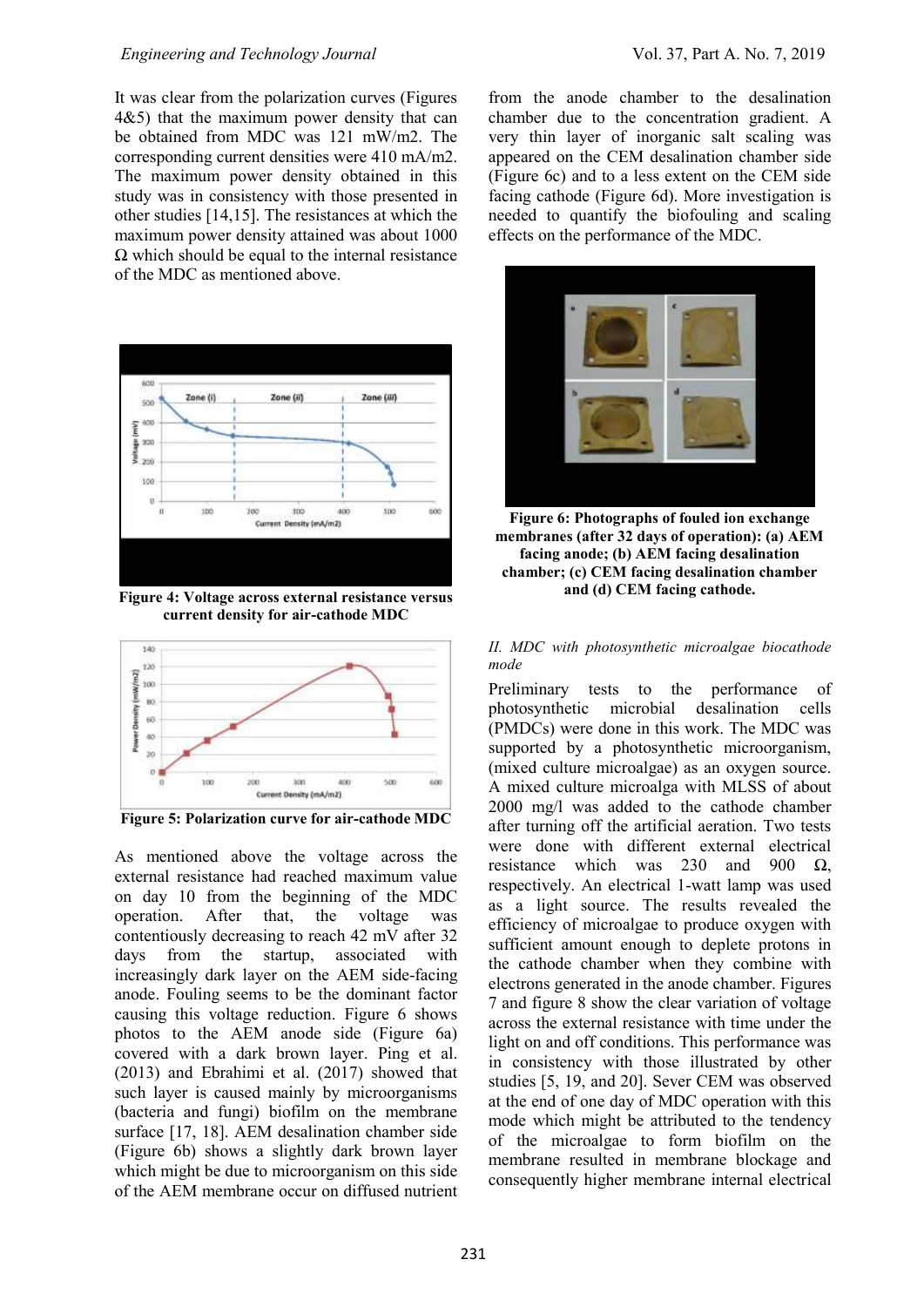resistance and the consequently lower voltage across the external resistance.



**Figure 7: Performance of microalgae biocathode MDC, R=230 Ω.**



**Figure 8: Performance of microalgae biocathode MDC, R=900 Ω.**

#### *III. MDC with air cathode mode fed with synthetic oily wastewater*

A quantity of crude oil of about 5 ml was poured in the anode chamber forming a floated layer on the anolyte solution that composed initially of distilled water supplemented 1200 mg/l sodium acetate, 200 mg/l urea, and 40 mg/l KH2PO4. The anode chamber was operating as a two-phase partitioning bioreactor in which the petroleum hydrocarbons compounds composed the floated layer was expected to dissolve slowly in the anolyte in such a way sufficient to feed the exoelectrogenic bacteria and keeping their concentrations in the anolyte well below toxicity limits since the MDC was operated normally in this mode of operation. Figure 9 shows the variation of voltage across  $330 \Omega$  external electrical resistance during 14 days of operation in this mode. The voltage was decreased from 64.9 to 34 mV during the first five days. This period seems to be enough for the microorganism to acclimate to use crude oil as a sole carbon source. After that, there was a rapid increase in voltage across the external electrical resistance reaching about 123 mV after 10 from the beginning of the experiment and remained higher

than 110 mV for the rest period of the experiment .

Figure 10 shows the way in which the voltage across the external resistance varies with current density in comparison with that in the case of aircathode MDC fed with municipal synthetic wastewater. It was clear that this variation in case of oily floated layer was steeper than that in case of synthetic municipal wastewater. With oily floated layer, no relatively slow varying linear region can be distinguished which implies that the internal ohmic resistance was not dominant in this case. Mass transport and less efficient exoelectrogenic biofilm on the anode might be dominant in the mode of MDC operation. The polarization curve shown in Figure 11 reveals that the maximum power density that can be obtained from MDC in this mode about 64 mW/m2. The corresponding current densities were 304 mA/m2. Both maximum power density and corresponding current density were less than that of air-cathode MDC fed with municipal wastewater given in section 3.2.1.5 (121 mW/m2 and 410 mA/m2, respectively).



**Figure 9: Closed circuit voltage of the air-cathode MDC fed with oily floated layer,**  $R = 330 \Omega$ **;** 



**Figure 10: Voltage across external resistance versus current density for air-cathode MDC fed with oily floated layer in comparison with air-cathode MDC** 

**fed with synthetic municipal wastewater**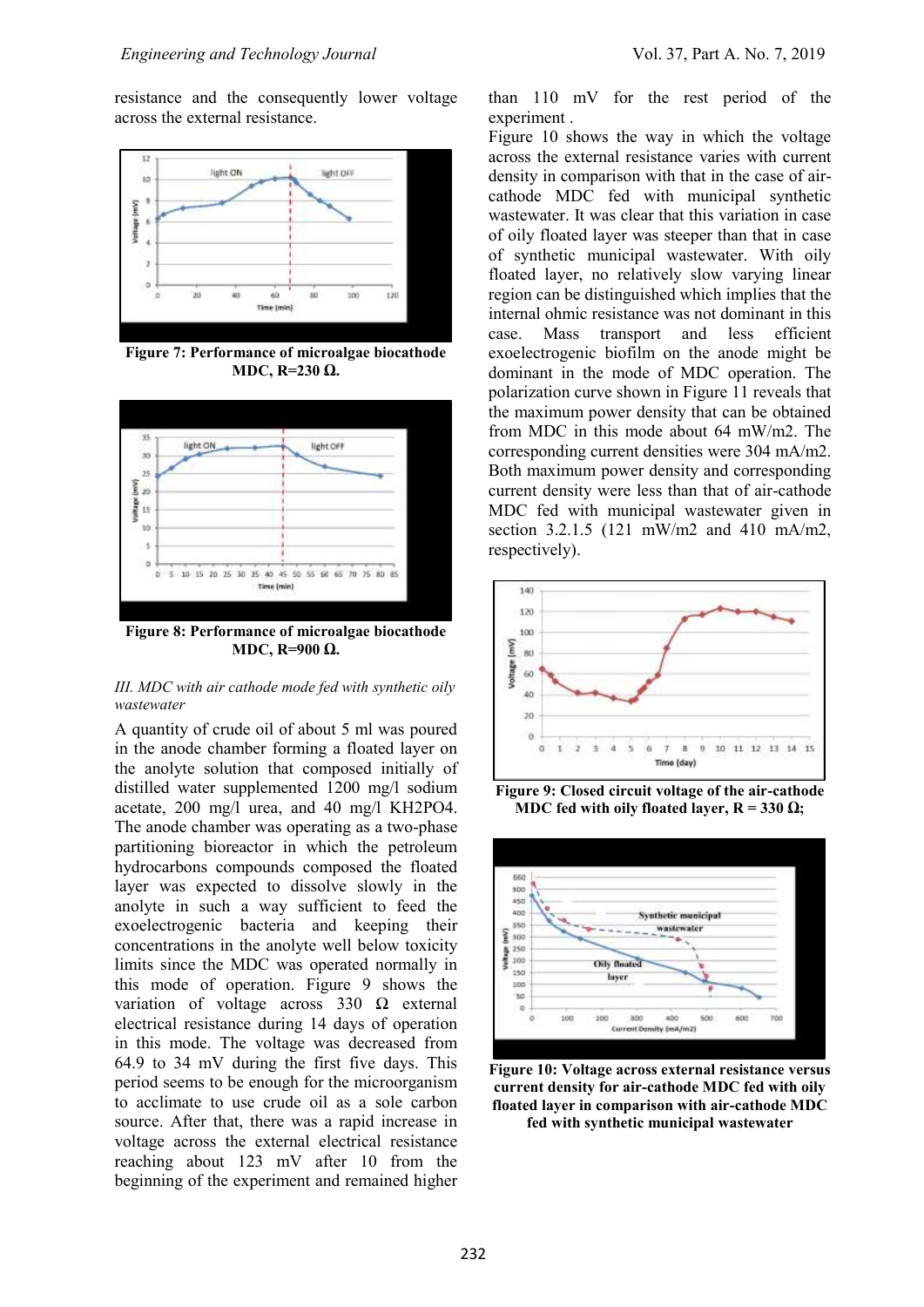

**Figure 11: Polarization curve for air-cathode MDC fed with an oily floated layer.**

#### **4. Conclusions**

The results of this study confirmed the conceptual validity of using MDC to treat municipal wastewater, desalinate brackish water and generate electric power simultaneously under Iraqi conditions. Moreover, the efficiency of using mixed culture algae, available in the Iraqi environment, in the cathode chamber as an oxygen source was proven to be possible to develop more energy efficient MDC despite CEM fouling. A preliminary experiment was done to assess the performance of the air-cathode MDC when using crude oil as a sole organic substrate in the air-cathode MDC. The crude oil was forming a floated layer on the anolyte solution and the anode was operating as a two-phase partitioning bioreactor in which the petroleum hydrocarbons compounds composed where the floated layer was dissolving slowly in the anolyte in such a way sufficient to feed the exoelectrogenic bacteria and keeping their concentrations in the anolyte well below toxicity limits. The power and current density of the MDC were in consistency with that presented in previous studies. However, MDC configuration needs to be optimized.

#### **References**

[1] V. Gude, "Wastewater treatment in microbial fuel cells-an overview," Journal of Cleaner Production, Vol. 122, pp. 287-307, 2016.

[2] B. Kolkabian, V. Gude, "Photosynthetic microbial desalination cells (PMDCs) for clean energy, water, and biomass production," Environ. Sci.: Processes Impacts, Vol. 15, pp. 2178–2185, 2013.

[3] X. Chen, X. Xia, P. Liang, X. Cao, H. Sun, X. Huang, "Stacked Microbial Desalination Cells to Enhance Water Desalination Efficiency," Environ. Sci. Technol. Vol. 45 pp. 2465–2470, 2011.

[4] K. Sabina, A. Mohammed, Fayidh, G. Archana, M. Sivarajan, S. Babuskin, P. Babua, K. Krishnan, M. Sukumar, "Microbial desalination cell for enhanced biodegradation of waste engine oil using a novel bacterial strain Bacillus subtilis moh3," Environmental Technology, Vol. 35, pp. 2194-2203, 2014.

[5] B. Kolkabian, V. Gude, "Sustainable photosynthetic biocathode in microbial desalination cells," Chemical Engineering Journal, Vol. 262, pp. 958-965, 2015.

[6] T. Arana, G. Gude, "A microbial desalination process with microalgae biocathode using sodium bicarbonate as an inorganic carbon source," International Biodeterioration & Biodegradation, Vol. 130, pp. 91-97, 2018.

[7] Y. Kim, B. Logan, "Series assembly of microbial desalination cells containing stacked electrodialysis cells for partial or complete seawater desalination," Environmental Science and Technology, Vol. 45, pp. 5840-5845, 2011.

[8] H. Saeed, G. Husseini, S. Yousef, J. Saif, S. Al-Asheh, "A. Fara, Microbial desalination cell technology: A review and study," Desalination, Vol. 359, pp. 1-13, 2015.

[9] B. Logan, B. Hamelers, R. Rozendal, U. Schroder, J. Keller, S. Freguia, P. Aelterman, W. Verstrate, K. Rabaey, "Microbial Fuel Cells: Methodology and Technology," Environmental Science & Technology, Vol. 40, pp. 5181-5192, 2006.

[10] S. Mohan, S. Raghayulu, S. Srikanth, P. Sarma, "Bioelectricity production by mediatorless microbial fuel cell under acidophilic condition using wastewater as substrate: Influence of substrate loading rate," Current Science, Vol. 92, pp. 1720-1726, 2007.

[11] M. Mardanpour, M. Esfhany, T. Behzad, R. Sedaqatyand, "Single chamber microbial fuel cell with spiral anode for dairy wastewater treatment," Biosensors and Bioelectronics, Vol. 38, pp. 264–269, 2012.

[12] X. Cao, X. Huang, P. Liang, K. Xiao, Y. Zhou, B. Logan, "A new method for water desalination using microbial desalination cells," Environ. Sci. Technol., Vol. 43, pp. 7148-7152, 2009.

[13] A. Ebrahimi, G. Najafpour, D. Kebria, "Performance of microbial desalination cell for salt removal and energy generation using different catholyte solution," Desalination, Vol. 432 pp. 1-9, 2018.

[14] Z. Ismael, M. Ibrahim, "Desalination of oilfield produced water associated with treatment of domestic wastewater and bioelectricity generation in microbial osmotic fuel cell," Journal of Membrane Science, Vol. 490, pp. 247–255, 2015.

[15] M. Mehanna, T. Saito, J. Yan, M. Hickner, X. Cao, X. Huang, B. Logan, "Using microbial desalination cells to reduce water salinity prior to reverse osmosis," Energy & Environmental Science, Vol. 3, pp. 1114–1120, 2010.

[16] J. Stager, X. Zhang, B. Logan, "Addition of acetate improves stability of power generation using microbial fuel cells treating domestic wastewater," Bioelectrochemistry, Vol. 118, pp.154–160, 2017.